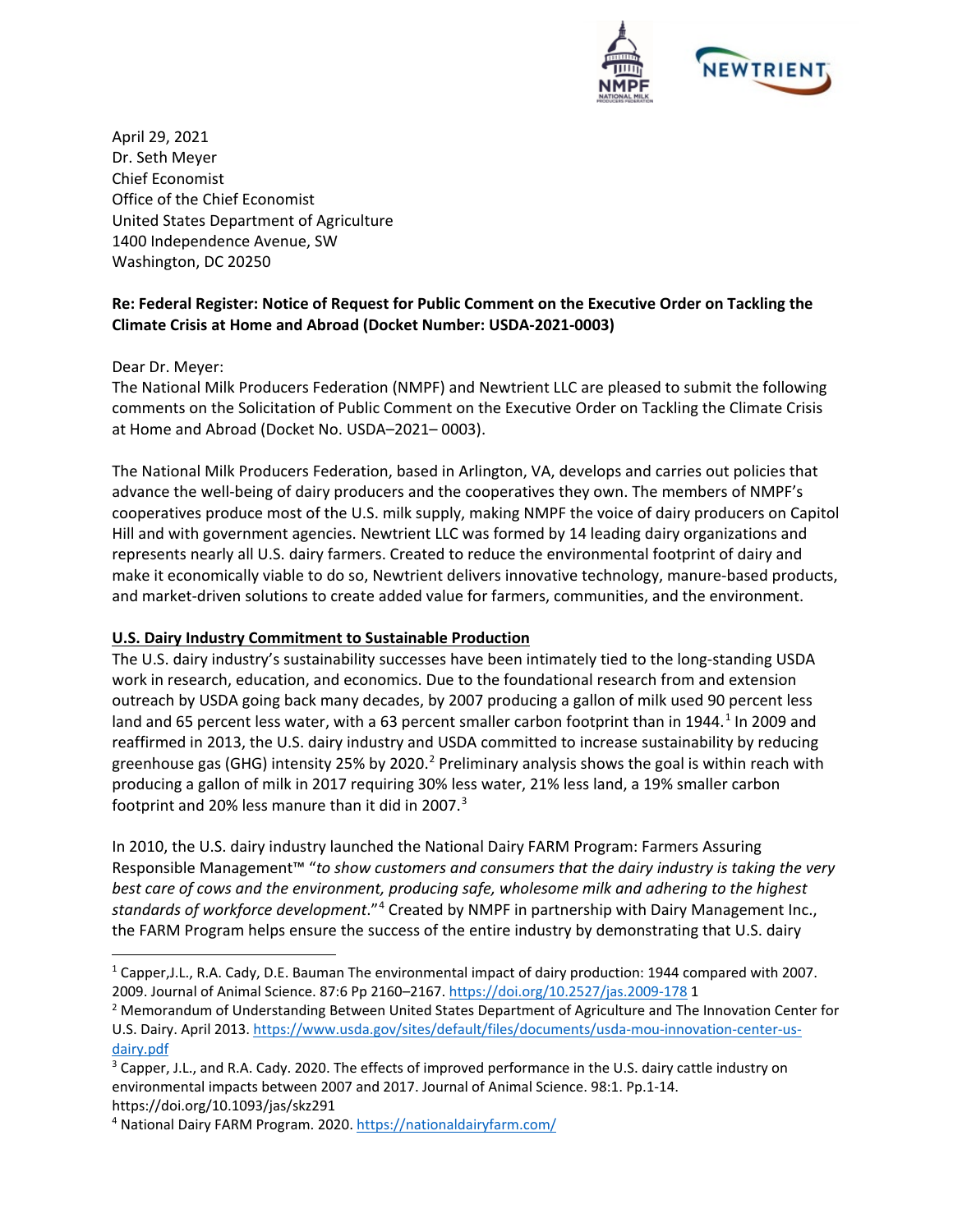

farmers are committed to producing the best milk with integrity. The FARM Environmental Stewardship platform provides a comprehensive estimate of GHG emissions and energy use on dairy farms with a suite of tools and resources for farmers to measure and improve their footprint.<sup>[5](#page-1-0)</sup> Today, organizations representing 99 percent of U.S. milk volume participate in the FARM Program, with almost 80 percent by milk volume participating in the FARM Environmental Stewardship area.

In 2018, the Innovation Center for U.S. Dairy convened leadership from across the industry to establish the U.S. Dairy Stewardship Commitment to document and demonstrate collective social responsibility progress in important areas including animal care, environmental stewardship, product quality and safety, workforce development and community contributions.<sup>[6](#page-1-1)</sup> As part of its collective commitment to provide the world responsibly-produced dairy foods that nourish people, strengthen communities and foster a sustainable future, last year the U.S. dairy industry set aggressive new environmental sustainability goals to become carbon neutral or better, optimize water usage and improve water quality by 2050.[7](#page-1-2)

To reach these 2050 goals, the U.S. dairy industry will need to identify technological and other advancements that can accelerate improvements, enabling nimble adaptation and focusing on technology and practices that can be scaled for maximum impact. To meet these challenges, we have mobilized through the Net Zero Initiative (NZI) a partnership of the U.S. dairy community that seeks to unite the assets and expertise of trade, professional and industry organizations in a collaborative effort to create a path and growing portfolio of strategies and programs to achieve carbon neutrality, as well as significant improvements in water quality, through adoption of economically viable technologies and practices. USDA is an important part of this collaborative effort.

We are pleased to offer the following comments on the questions posed in the USDA request for public comment on President Biden's Executive Order.

## **1. Climate-Smart Agriculture and Forestry Questions**

# **A.** *How should USDA utilize programs, funding and financing capacities, and other authorities, to encourage the voluntary adoption of climate-smart agricultural and forestry practices on working farms, ranches, and forest lands?*

USDA should continue to make voluntary conservation programs, financial assistance and technical assistance available to producers. USDA should look to increase opportunities for "bundles" of conservation practices that have a synergistic impact to improve climate resilience, reduce greenhouse gas emissions and sequester carbon. USDA must also expand opportunities for producers to use innovative technology through USDA programs – both conservation cost-share assistance and rural development programs. We also believe climate agriculture and forestry strategies must be equitable and not economically or environmentally disadvantage any group. Strategies should improve the environment while producing the most benefit possible for all while minimizing societal costs.

<span id="page-1-0"></span><sup>5</sup> FARM Environmental Stewardship. 2020[. https://nationaldairyfarm.com/dairy-farm-standards/environmental](https://nationaldairyfarm.com/dairy-farm-standards/environmental-stewardship/)[stewardship/](https://nationaldairyfarm.com/dairy-farm-standards/environmental-stewardship/)

<span id="page-1-1"></span><sup>6</sup> Innovation Center for U.S. Dairy. 2018. The U.S. Dairy Stewardship Commitment. <http://commitment.usdairy.com/>

<span id="page-1-2"></span><sup>7</sup> 7Innovation Center for U.S. Dairy. 2020. New Environmental Goals Including Carbon Neutrality and Cleaner Water with Maximized Recycling by 2050. https://www.usdairy.com/sustainability/environmental-sustainability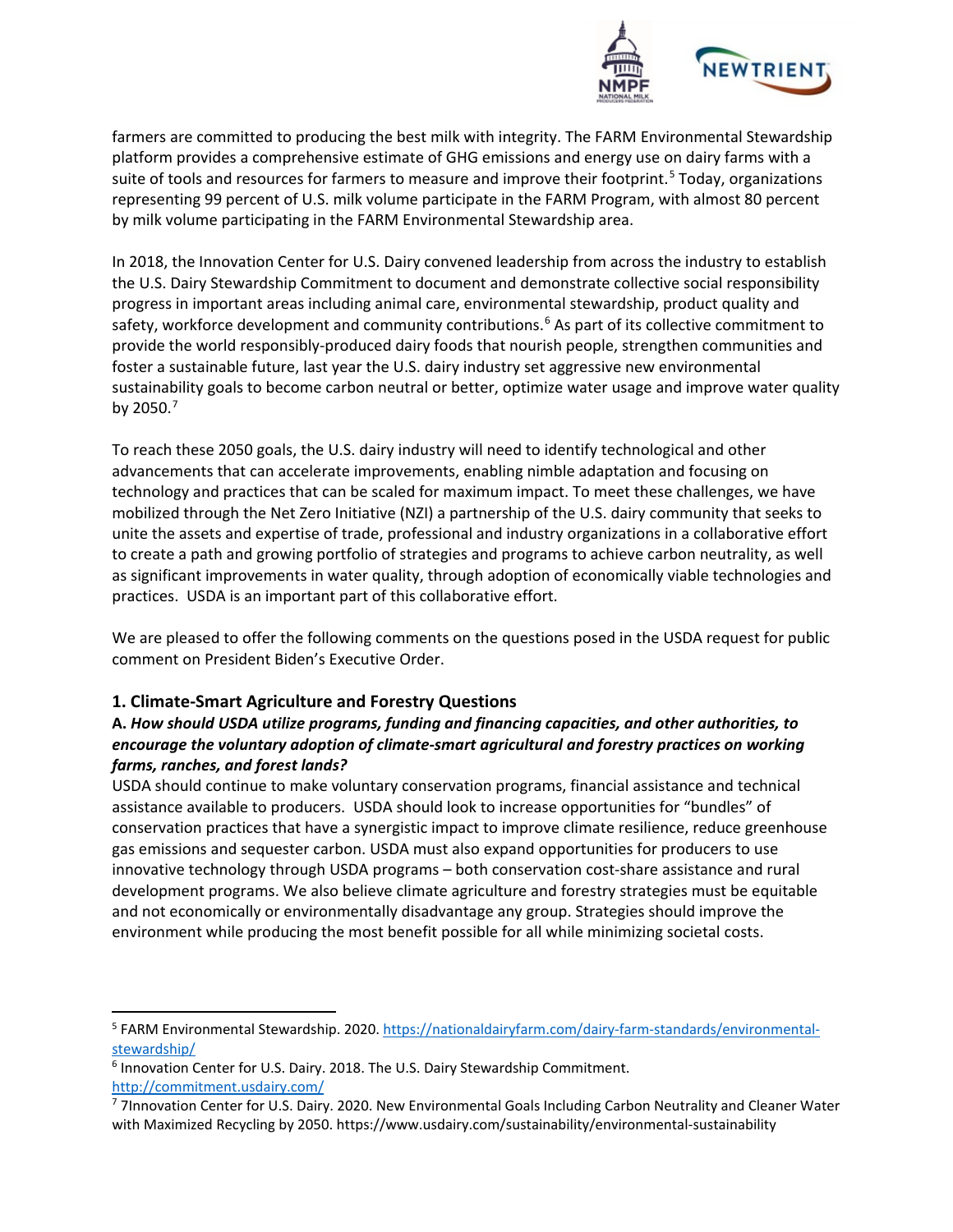

*The responses to the additional sub questions of question #1 provide details on existing USDA programs and new strategies, partnerships and carbon markets.* 

*1. How can USDA leverage existing policies and programs to encourage voluntary adoption of agricultural practices that sequester carbon, reduce greenhouse gas emissions, and ensure resiliency to climate change?*

USDA programs can aid dairy producers in making substantial impacts by adopting climate smart practices, aligning the USDA climate strategy and the dairy industry goals to achieve net zero carbon emissions by 2050. While livestock operators have been utilizing NRCS programs, the past offerings of NRCS programs have substantially neglected the areas of manure and feed management, areas that will have a major impact on reducing carbon emissions. We are pleased to offer comments on new and innovative approaches USDA could take to address the shortfalls in manure and feed management strategies.

Dairy producers are interested in new approaches to feed management that can reduce enteric methane emissions and subsequently reduce GHG emissions from dairy production. Enteric methane emissions, including gas released from cow eructation, account for approximately 1/3 of a dairy farm's GHG footprint. We recommend that NRCS review the existing feed management practice standard considering ongoing developments and research in the area of feed management to reduce enteric emissions. New feed amendments that reduce GHG emissions and routine milk analysis -- such as milk urea nitrogen, which can be used to refine dairy cow diets to reduce ammonia volatilization and overall nitrogen from animal waste – should also be included in Environmental Quality Incentives Program (EQIP) practices and conservation practice standards.

USDA should also consider establishing a transition program for switching rations to reduce environmental impact. This program could begin with a review of the rations, similar to an energy audit, and then cover the costs of test rations, implementing recommendations, taking actions to reduce enteric emissions, and moving to high quality feed which has proven to have great impact on enteric GHG emissions. These approaches to feed management would greatly improve the assistance that can be provided to dairy operations and could result in substantial environmental benefits.

Nutrient management is a resource concern in several regions of the country and USDA programs could increase the practices available for assistance to dairy producers. Advanced nutrient management practices and additional practices consistent with a Comprehensive Nutrient Management Plan should be eligible for cost-share assistance. Manure analysis, alternatives to remove manure from phosphorus limited areas, equipment calibration, and related activities should be practice options for dairy operators. USDA NRCS should also include practices focused on water recycling (reclaimed water use), recycling of liquid waste and the adoption of advanced nutrient recovery technology. Using enhanced nutrient recovery technology prior to the precision application of nutrients is another practice USDA NRCS should include in practice options. Finally, in this arena, we recommend that USDA establish a conservation practice standard for a 4R type approach for dairy manure as a fertilizer. These practices and technology can improve water quality and reduce greenhouse gas emissions and are approaches that could be deployed today.

Expansion of conservation practices for dairy operations could provide farmers additional pathways to improve both air and water quality through USDA conservation programs. USDA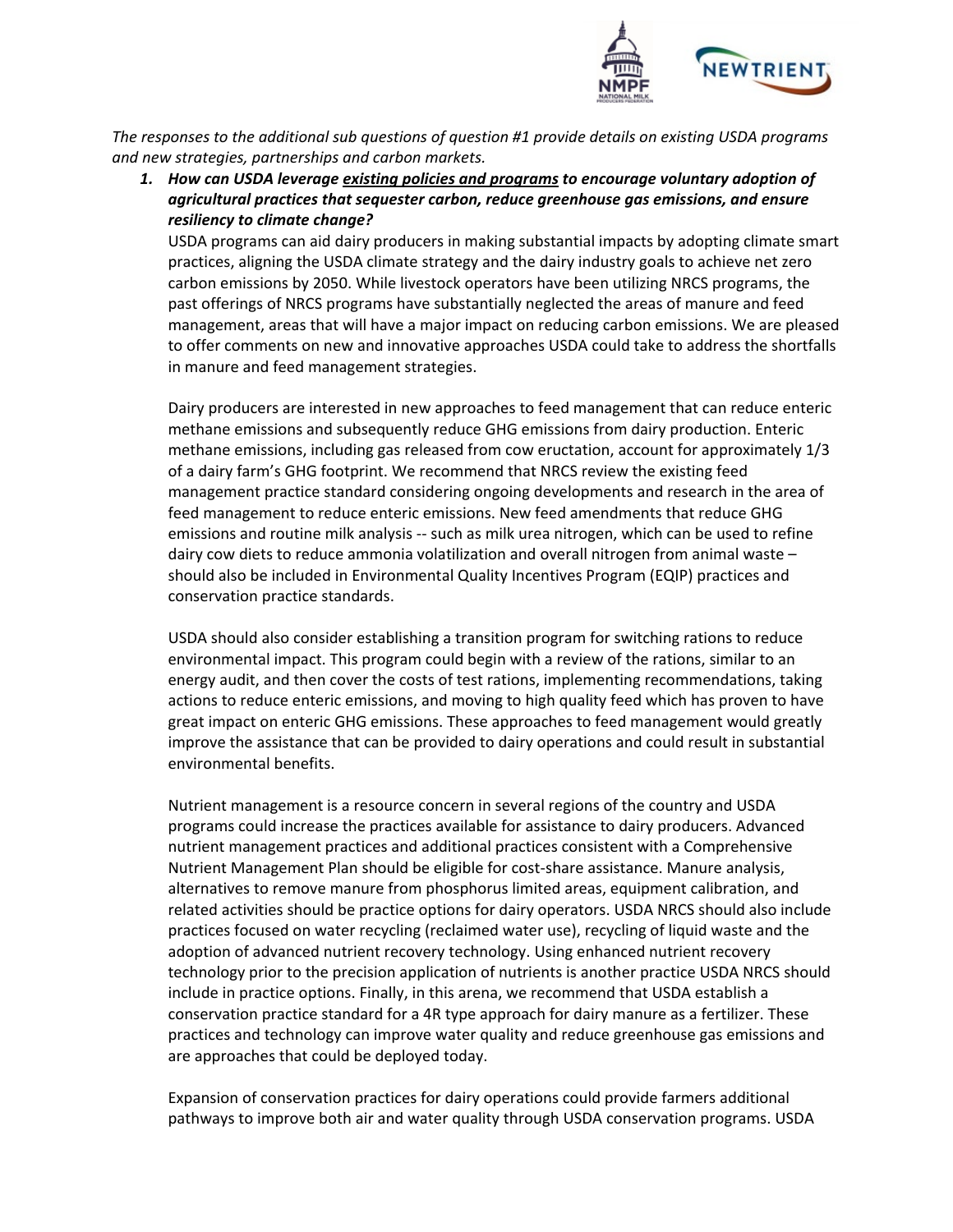

NRCS should explore a new conservation practice standard for silage management that could provide benefits for reducing GHG emissions, reducing leachate water loss and improving water quality from proper storage and management practices. Additionally, innovative approaches to using cover crops on dairy feed production such as inter-seeding, aerial seeding, approaches to extend growing seasons, and various cover crop approaches for dairy operations where there has not been adoption of cover crop practices will provide water quality and carbon sequestration benefits. For example, targeting the adoption of cover crops following silage harvest has great opportunity to improve water quality, increase carbon sequestration and reduce greenhouse gas emissions. USDA NRCS should also review Conservation Stewardship Program (CSP) enhancements that restrict the ability to graze and harvest cover crops, as these restrictions reduce the interest of livestock operators in trying cover crops through CSP. For Rural Development programs, the Rural Energy for America Program (REAP) could include additional points to project scores for digesters accepting food waste. Additionally, energy audits could be expanded and improved to include areas specific to dairy operations.

### *2. What new strategies should USDA explore to encourage voluntary adoption of climate-smart agriculture and forestry practices?*

We suggest that USDA examine the following areas for new approaches and strategies the Department could take to further the adoption of climate smart practices:

- Productivity: identification of additional milk production efficiency that can be realized through genomics, precision breeding, feed efficiency, and animal health and management
- Enteric Emissions: increased understanding of methods to decrease enteric emissions through genomics, precision breeding, precision feeding, and feed additives
- Feed Production: increased understanding of conservation practices that can be implemented to improve soil carbon sequestration and decrease nutrient runoff; and identification of additional feed production efficiency that can be realized through genomics, precision nutrient management, and harvest optimization
- Manure & Nutrient Management: increased understanding of technologies and conservation practices that can be implemented related to manure management, leading to reduced environmental impacts and improved utilization of nutrients contained in manure

For example, USDA energy programs could facilitate the expansion of renewable fertilizer by expanding the eligibility for grants and financial assistance to cover the technology and systems to generate manure-based fertilizer products. This technology is commercially available, and the financial assistance provided would have a significant impact in reducing the GHG emissions, helping to meet climate goals.

#### *B. How can partners and stakeholders, including State, local and Tribal governments and the private sector, work with USDA in advancing climate-smart agricultural and forestry practices?*

NMPF encourages USDA to use the Conservation Innovation Grant program, including the new On-Farm Conservation Innovation Trials, to look at new technology and data collection efforts that could facilitate farmer understanding of climate smart practices and on-farm decision making. In addition, increasing USDA staff participation in learning opportunities to understand new technologies and how these may fit within USDA programs would be beneficial. The ability for new, innovative technologies and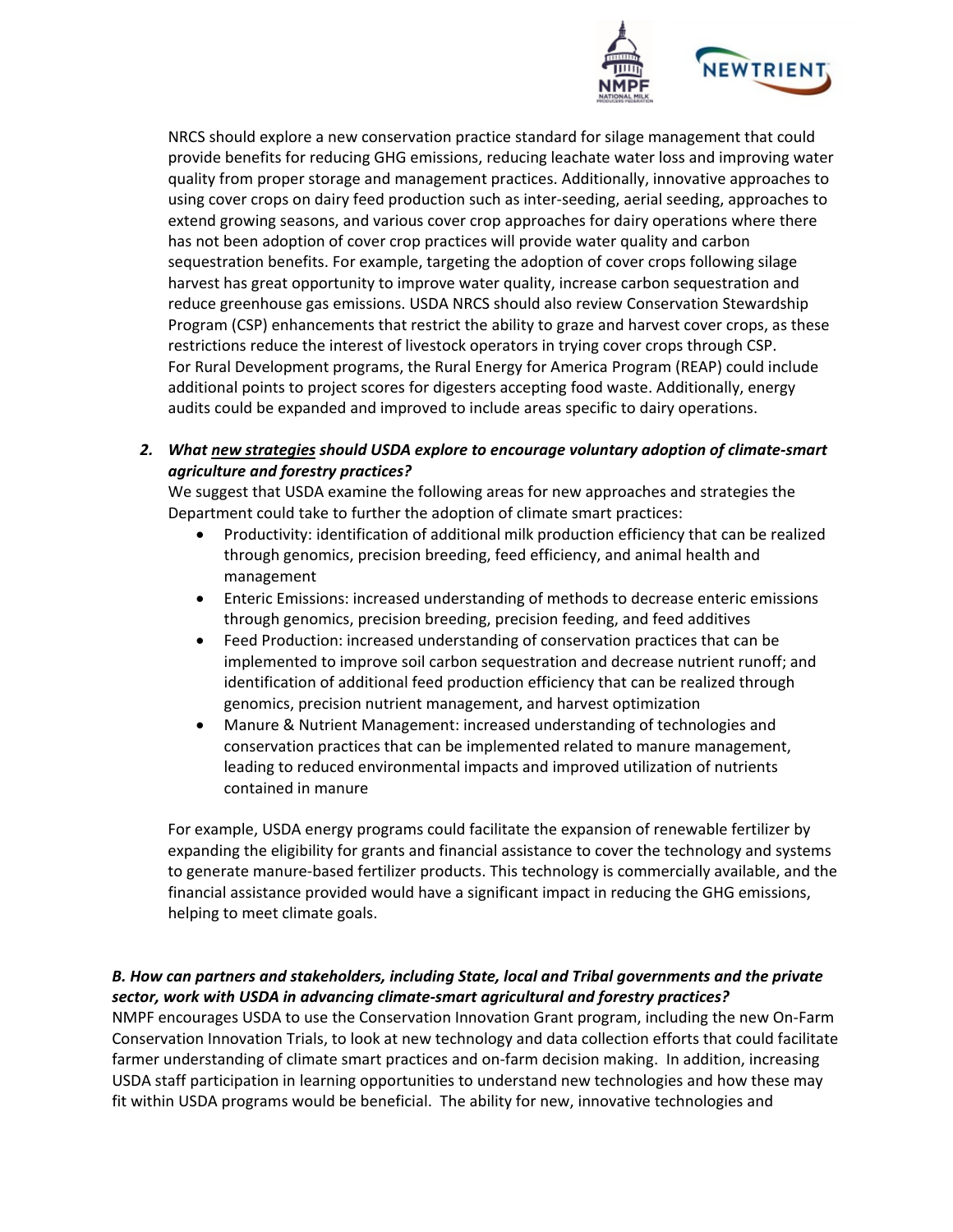

approaches to be studied and eligible for cost-share funding will be important to reaching our climate goals.

Dairy cooperatives are key partners that are engaging in the Net Zero Initiative. They work directly with dairy farmers and are a trusted resource. Because of their active relationship with dairy farmers and involvement in the Net Zero Initiative co-ops are a natural fit for USDA partnership and should be eligible for technical assistance grants to increase on-farm practice adoption. This would support efforts to increase the adoption of climate smart agricultural practices to reach climate goals. Technical assistance and continued outreach to work with dairy producers one on one will be essential to engage these producers based on the site-specific needs of their operation. Each dairy, regardless of size, can contribute to the dairy industry's Net Zero goals, and technical expertise will be needed to find those practices that work for each individual operation.

Demonstration farms based on regional dairy production systems will provide educational opportunities both in terms of dairy producers learning directly from other dairy producers and in terms of research, testing and exploring new technology and practices to understand those that have the greatest impact and their related economic feasibility. USDA should look to expand funding for these types of demonstration projects with partners, such as Newtrient, that can assist in assessing the technology, impacts and economic feasibility of new technology and practices.

## *C. How can USDA help support emerging markets for carbon and greenhouse gases where agriculture and forestry can supply carbon benefits?*

One concept that has been proposed is to use USDA's Commodity Credit Corp. spending authority to set up a carbon bank to support emerging markets for carbon and greenhouse gases sourced from agriculture. USDA should implement a pilot program to test and refine the role of a carbon bank. USDA should ensure that the proposed carbon bank is inclusive of all sources of reducing carbon and greenhouse gases including feed production, enteric emissions, manure and nutrient management and on-farm energy use and efficiency. USDA should also ensure that the proposed carbon bank includes a mechanism to reward early adopters of practices and technologies to reduce carbon and greenhouse gases, most of whom are not eligible to participate in private carbon markets. A pilot program would allow USDA to better understand the role of a carbon bank in establishing prices for carbon and greenhouse gas reductions.

Another area that USDA could support emerging markets for carbon and greenhouse gases sources from agriculture is to assist in the development of protocols for practices and technologies for which protocols do not currently exist or where protocols may exist but have no or limited use. From a dairy producer perspective, gaps in protocols exist in the following areas: enteric emission reductions, displacement of commercial fertilizer use through nutrient recycling/efficiency, manure treatment and energy efficiency.

## *D. What data, tools, and research are needed for USDA to effectively carry out climate-smart agriculture and forestry strategies?*

As outlined in an earlier question, management of enteric emissions will have a significant impact on dairy's methane emissions. Additional research and quantification of the impacts of different feed management systems and approaches to managing a dairy cow's diet to impact enteric emissions is an area where USDA should focus additional research. In addition, coordination and consultation with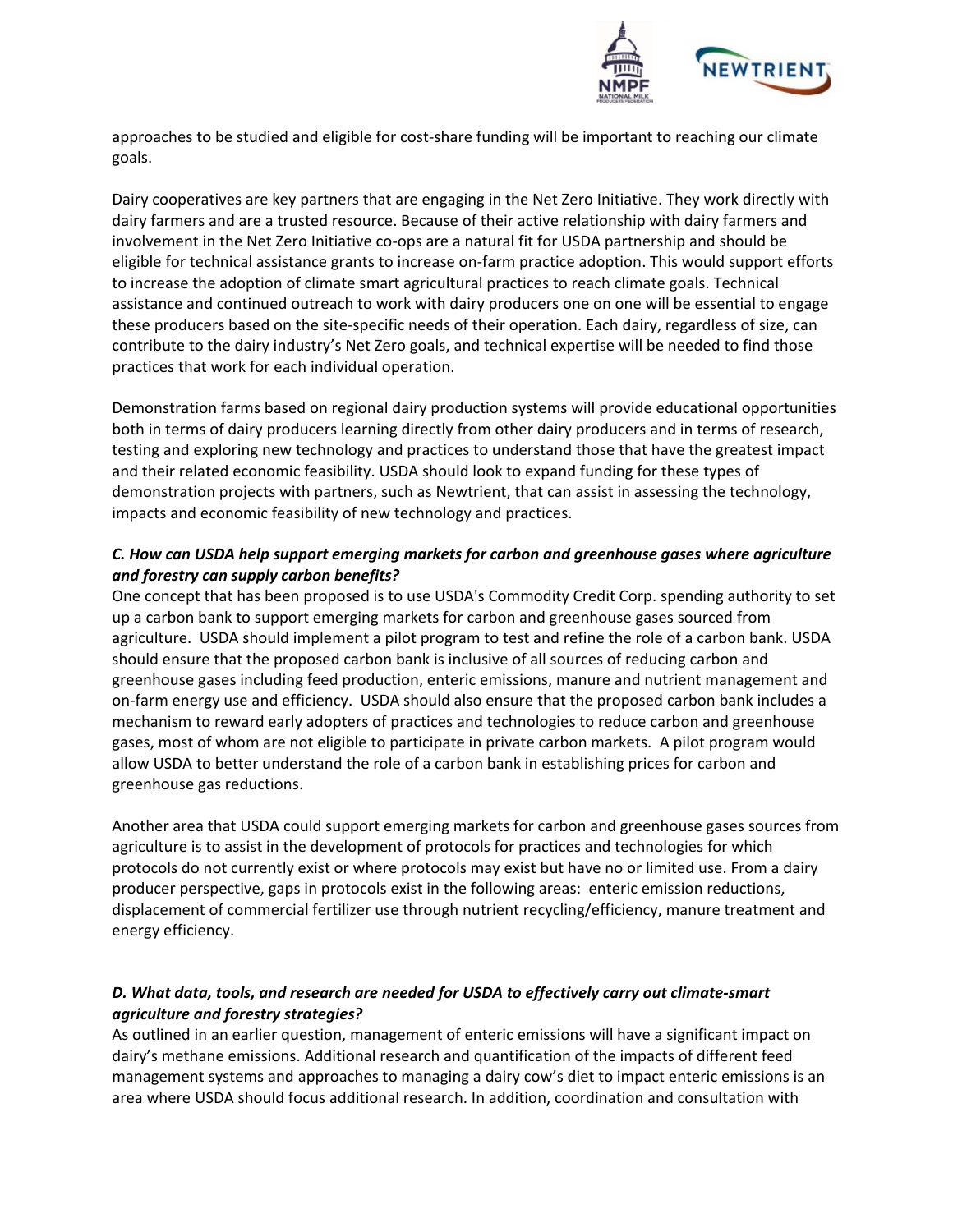

other agencies reviewing feed additives to reduce enteric emissions is needed to allow for new innovations to continue to move through the regulatory system and be available to dairy producers.

#### **Data**

The dairy industry uses data from several sources, including USDA to support estimates and calculations in the dairy life cycle assessment and create the framework of calculations for FARM ES. NMPF encourages expanding USDA data collection to support refining dairy feed calculations, to provide data to calibrate models, and to maintain an independent data source for reporting on the dairy industry's progress toward its 2050 goals.

The USDA Agriculture Resource Management Survey (ARMS) tracks the economics, production practices and resource management of various crops and livestock sectors and is a primary source for information on the adoption of resource management practices on farm. However, key dairy feed crops – alfalfa and corn silage – are not surveyed by ARMS. Expansion of ARMS to include alfalfa and corn silage would improve the data source for reporting on conservation practices adopted for feed production and would support the data analysis of these crops. NMPF appreciates USDA's receptiveness to this feedback and values the ongoing dialogue on this topic.

The USDA National Animal Health Monitoring Systems (NAHMS) Survey is an excellent source of dairy specific information and the USDA's Animal Plant Health Inspection Service (APHIS) works directly with the dairy industry to develop the survey to meet the need of the dairy industry. In 2014, the survey covered extensive questions on the management of dairy operations and the data was used to issue a special report on nutrient management on dairy operations.

#### **Research**

The U.S. dairy industry has identified research gaps associated with quantifying and assessing the environmental and agronomic impacts of technologies, products, and practices in dairy feed production. It is an industry priority to fill this knowledge gap by quantifying the impacts of adopting no or minimal tillage, cover crops, innovative crop rotations, and novel fertilizer sources (including new manure-based fertilizer products) on soil carbon sequestration potential, environmental and agronomic outcomes and soil health benefits. Further research and focus on genome design provide an opportunity for the industry to produce more milk with a reduced carbon footprint, utilizing less antibiotics and with fewer replacement animals. The utilization of genomics and precision breeding can drive improvements in milk production efficiency, feed production efficiency, enteric emissions, feed production and manure and nutrient management. Additionally, the use of genomic selection, and other selective breeding techniques, to develop dairy cattle that are more resistant to heat represents an opportunity for increasing milk production in impacted regions.

#### **Technology Tools**

Deployment of precise, accurate and field-based sensors to collect information in real time can drive improvements in milk productivity, enteric emissions, feed production and manure and nutrient management. While the industry has seen significant automation in many areas, there remain several areas where increased research and study could represent a great opportunity for improvement. Areas of opportunities include: In-field sensors for monitoring soil and crop conditions, soil carbon content and GHG losses; edge of field sensors to detect nutrient losses; instrumentation for real time monitoring of harvest to optimize the feed value and digestibility;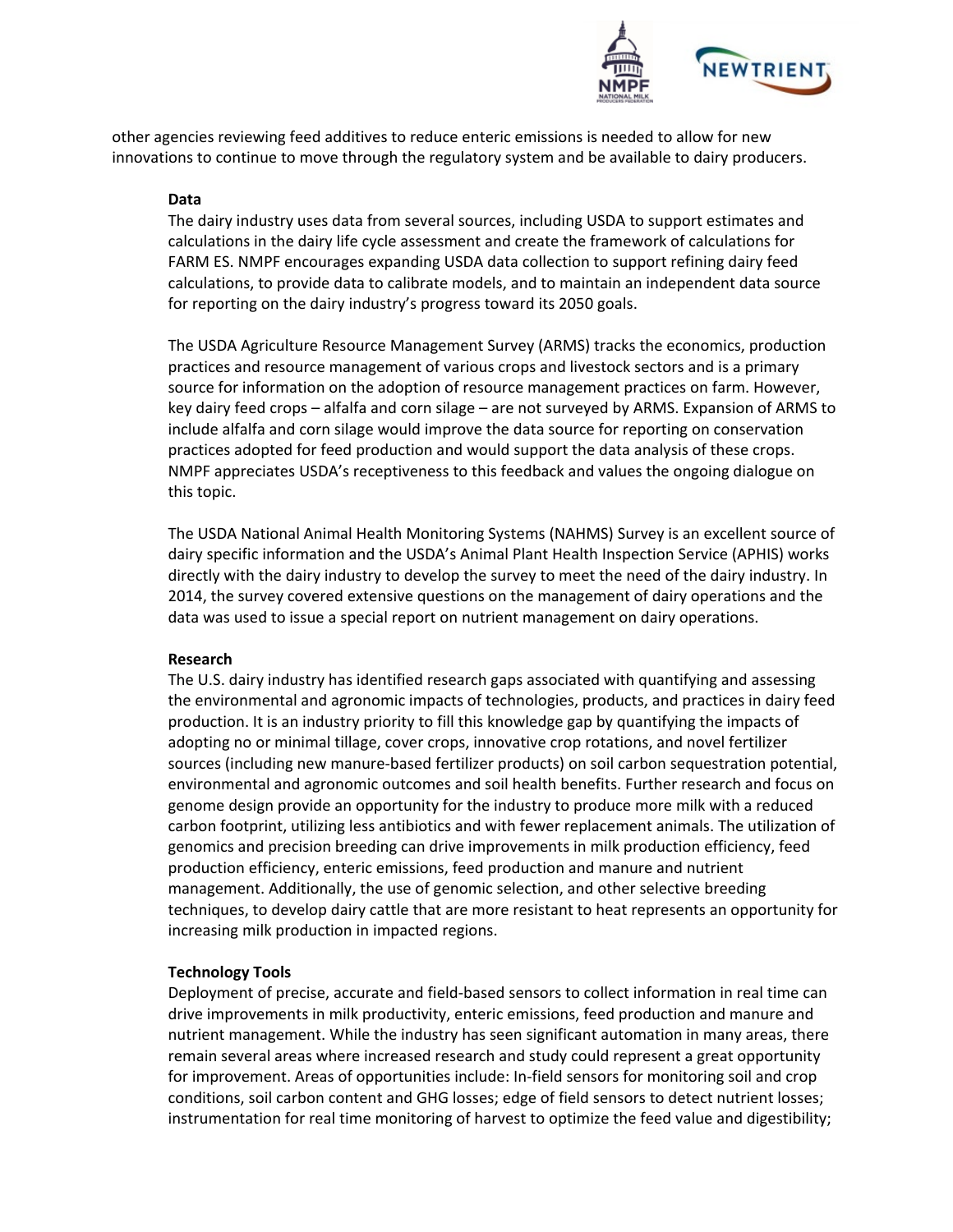

real time detection of mycotoxin and testing of feed ingredients; daily monitoring of the milk and activity data for each cow and manure nutrients. However, information is only useful if you can access it. For this reason, in addition to the actual sensors and instruments there is a real need for the continued expansion of high-speed communications infrastructure that is suitable for use over a broad area to allow all the data and information that can be gathered to be accessed and analyzed.

# *E. How can USDA encourage the voluntary adoption of climate-smart agricultural and forestry practices in an efficient way, where the benefits accrue to producers?*

USDA programs must continue to expand practice options to address critical areas of need by each sector of agriculture production. For dairy operations, manure management is an area where USDA NRCS can provide additional options to producers and have a significant impact on the adoption of climate smart agricultural practices. Technology, often expensive for dairy operations to install without financial assistance, can result in environmental improvements related to climate and water quality, and provide additional financial benefits to producers over the longer term.

USDA NRCS has been overly restrictive in the approach to offering assistance to livestock operations, neglecting to include innovative approaches to manure management. We are aware that there are statutory restrictions on some elements of CSP as it relates to animal waste storage, but CSP could be used to offer manure management practices for soil health benefits and cover crop adoption that would expand the options available to livestock producers. We recommend USDA NRCS investigate the following approaches:

- Include advanced manure recovery technologies prior to land application for drainage water management.
- Include adding manure and manure products as soil amendments for conservation crop rotations and soil health management.
- Modify enhancements for residue and tillage management for no till to increase plant available moisture to include using animal wastes and compost to meet the enhancement objectives.
- Applying compost amendments from crop or livestock residues to improve soil health.

Dairy producers are looking for opportunities to improve water use, making the most of the water by recycling water (reclaimed water use) several times throughout the dairy barn, installing well meters, and finally as irrigation water. USDA NRCS should help producers to innovate and improve upon water use, measurement and recycling (using reclaimed water) at dairy operations. These options will reduce water consumption and ensure that it is used on dairy operations in the most efficient manner.

Programs should be reviewed related to renewable energy production to increase funding for the adoption of anaerobic digestion and other technologies that reduce GHG emissions from manure and/or offset fossil fuel usage. Most important to this effort is the establishment of long-term markets and incentives that allow enough return on these projects to encourage development.

The waiver authority for conservation programs from adjusted gross income requirements is important for dairy operations to participate in USDA conservation programs. This much-needed provision will better enable larger dairy producers to access EQIP and other important conservation programs.